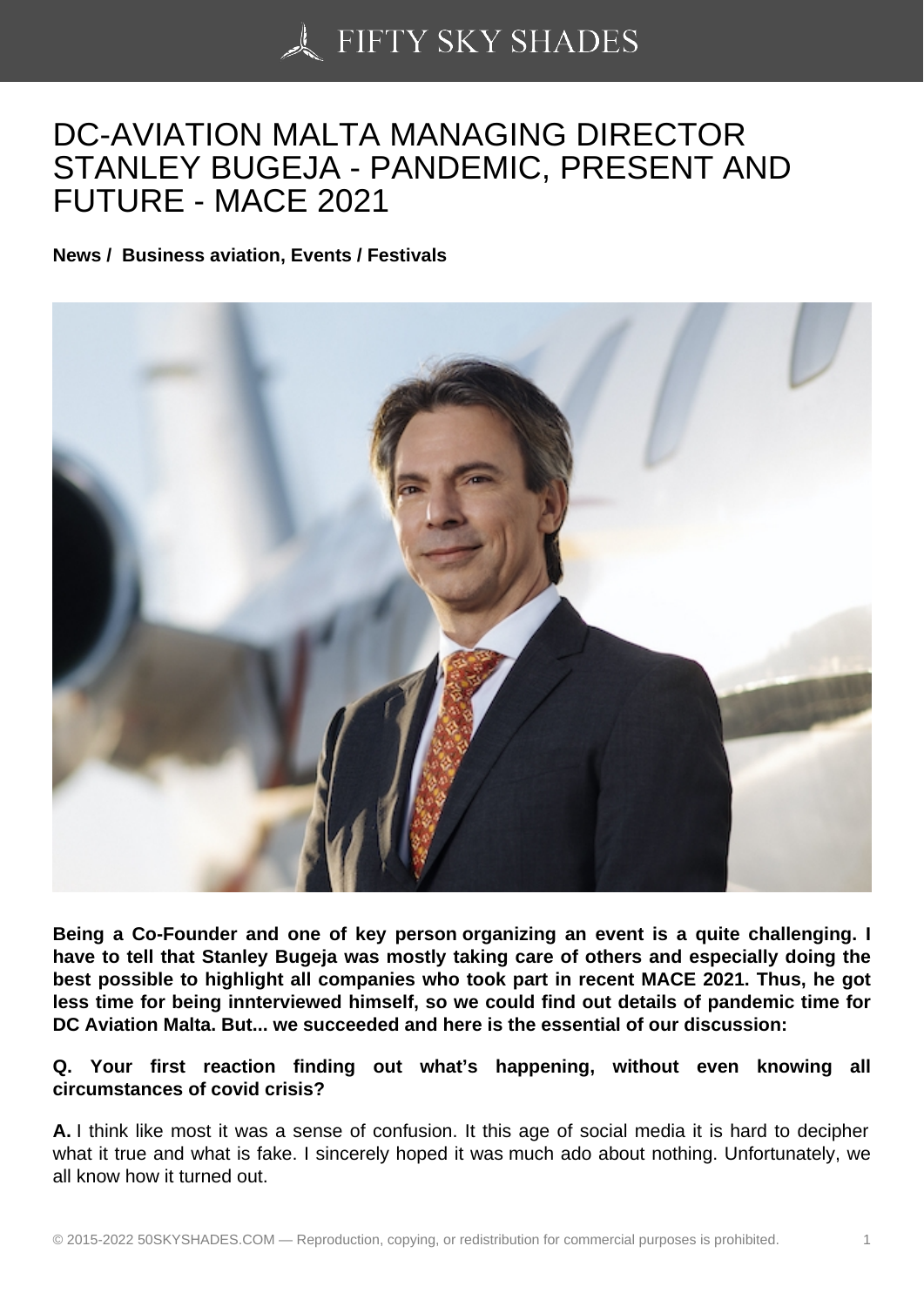#### **Q. First measures taken by the company?**

**A.** As an aviation company it is very difficult to have all employees work from home, ours is a service that requires hands on deck. However even before authorities starting dishing out regulations, our management decided to have only essential employees in the office and operate on a rotational basis and where possible from home to reduce the points of contact as much as possible. We also installed sanitisers, desk screens and separated the passenger compartment from the drivers of all our executive ramp vehicles. For all our flights we started testing pilots and cabin crew before every flight and sanitising aircraft after every flight.

### **Q. How you coordinated operations?**

A. Unfortunately, at one point there was not much to co-ordinate because we all know what happened, airports in Europe started closing down one by one. Of course, when an where possible we supported governments, companies and individuals with repatriating flights and even handled the business jet that brought the first batch of vaccines to Malta. Once airports started to open up again, we continued to co-ordinate operations pretty much like we always did. DC Aviation is an international group with many locations, so meeting online was the order of the day even pre pandemic. There was no made rush to get video conference equipment and so one. By nature, our business is short notice and worldwide so being connected is the order of the day. Of course, we did more of it but was not an enormous challenge.

## **Q. Relationship with clients during covid crisis - most important things, most challenging ones?**

**A.** Throughout the crisis we maintained constant contact with our clients, keep them informed with the information at hands, how we are ensuring their safety on their aircraft, through additional safety measures and once available vaccination. The group has an 85% vaccinated workforce. We setup working groups across the group sharing information about the pandemic, do's, don'ts and recommendations as well as shared experiences and operational working groups monitoring the ever changing landscape of restrictions which changed not only from continent to continent but from airport to airport within the same country sometimes. I believe that this proved to be the most challenging task. In aviation we are used to follow instructions issued by the authorities but these follow a certain protocol worldwide to make it easy to understand and leave very little room for misinterpretation, unfortunately, there is no such protocol for the health authorities worldwide and worse still very little to sometimes no co-ordination between the health authorities and the aviation authorities leading to sometimes contradictory information. Whilst revenue business was decreasing the workload was increasing which was an added stress to the industry.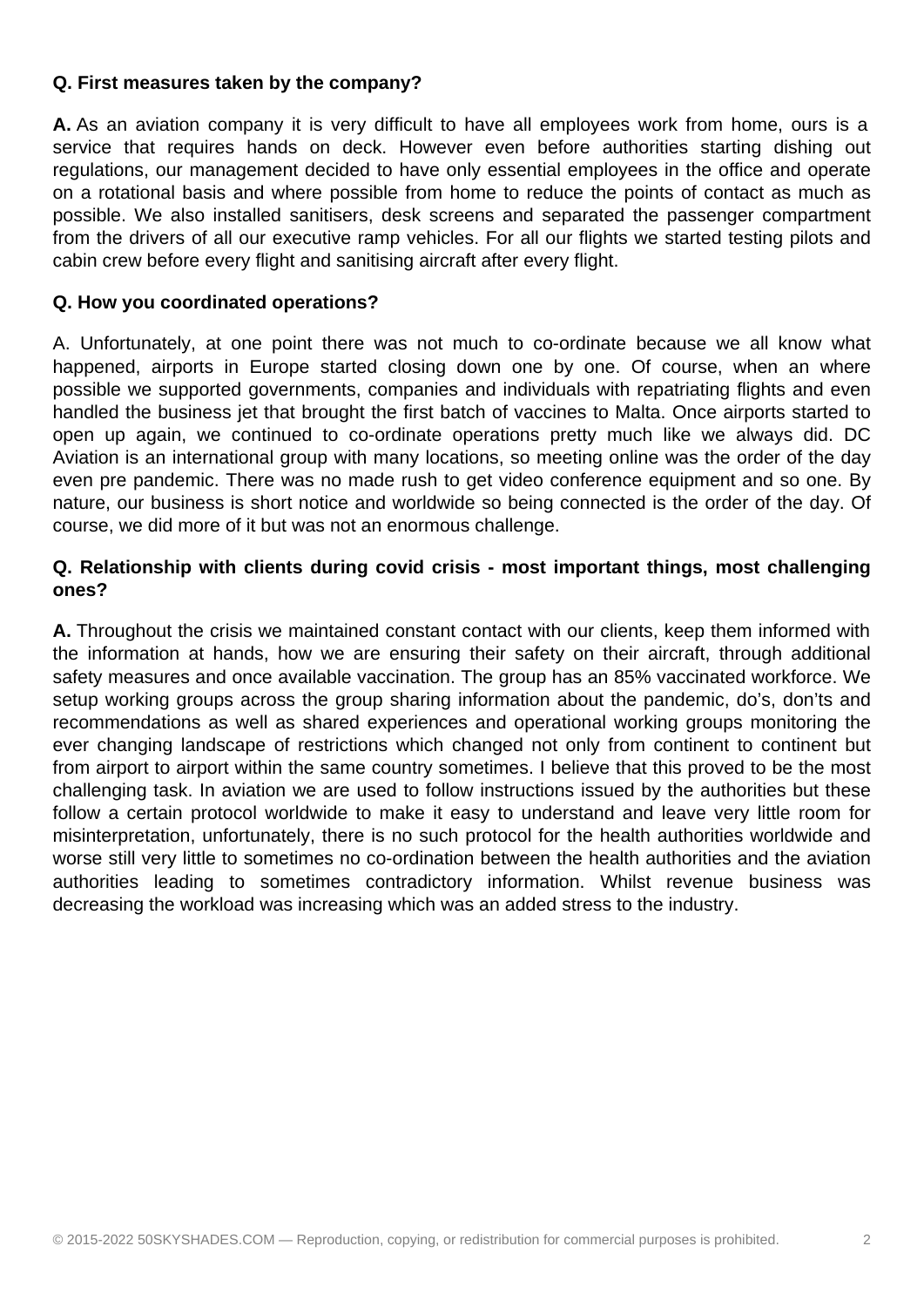

**Q. What would you point as main things you've learned during covid period?**

**A.** I do not think that we needed COVID to learn this but COVID has made more evident the need from proper co-ordination across Europe, it is a shame really that we had to endure this lack of coordination, and equally painful that as we enter this era of 'New Normal', it seems that little has been learned and European countries within the EU seem to have different sciences, and acting independently of each other put additional strain on business across the continent who are still struggling to recover.

# **Q. How do you describe the situation in the industry today?**

**A.** Despite all of that, I'm cautiously optimistic on where we are today. For all the years that I have been in the business aviation industry, it has always been a struggle to explain the benefits of business aviation, not because they don't exist but in a very conservative Europe, the industry has always been frowned upon as elitist. One can sense a shift today. As soon as airlines started closing shop, dropping routes left, right and centre, airports queues becoming enormous and moving even within the EU quite the task, people started discovering business aviation. First because they were stuck in a different country and needed to get back home, but as people got tired of lockdowns and started to somehow move again, it was obvious business aviation connects more airports than any airline ever would, the most direct route from an airport closet to your home to where you need to be will almost always be a business jet. You know who you are travelling with, you avoid all crowded airports, you save time and you do it comfortably. So, one can say the pandemic has been the best marketing campaign for the benefits of the business aviation industry. Aircraft sales are soaring, and the charter market is on the up. This is promising if we do move into a real new normal and do not relapse into a state of pandemic chaos.

# **Q. Short time plans for your company?**

**A.** The short term goals for DC Aviation is the focus on making the organisation greener, through use of SAF, Carbon exchange, participating in the EBAA STARS project and increasing efficiency